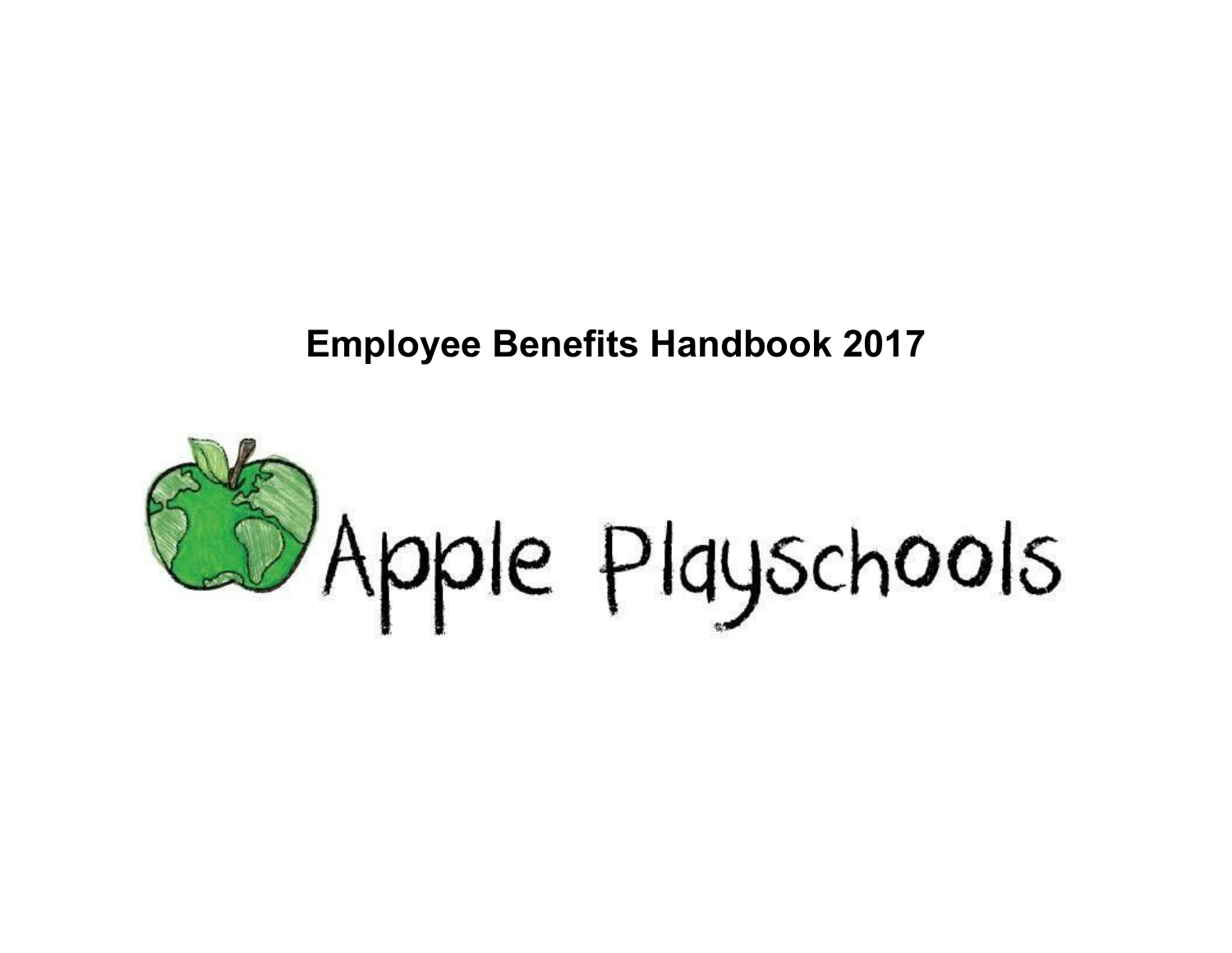| <b>Benefit</b>                                                  | <b>Description</b>                                                                                                                                                                                                                                                                                                                                                                                  | <b>Eligibility</b>                                                                                                                                                                | <b>Details</b>                                                                                                                                                                                                      | <b>How Do I Get This?</b>                                                                                                                                                                                                                            |
|-----------------------------------------------------------------|-----------------------------------------------------------------------------------------------------------------------------------------------------------------------------------------------------------------------------------------------------------------------------------------------------------------------------------------------------------------------------------------------------|-----------------------------------------------------------------------------------------------------------------------------------------------------------------------------------|---------------------------------------------------------------------------------------------------------------------------------------------------------------------------------------------------------------------|------------------------------------------------------------------------------------------------------------------------------------------------------------------------------------------------------------------------------------------------------|
| <b>Paid Holidays</b>                                            | Paid holidays throughout the year.                                                                                                                                                                                                                                                                                                                                                                  | Employees who have<br>completed the 90-day<br>probation period.                                                                                                                   | 7 Holidays include: New<br>Year's Day, Memorial<br>Day, Fourth of July,<br>Labor Day, Thanksgiving,<br>Day after Thanksgiving<br>and Christmas Day                                                                  | Ensure your PD sends<br>your 90 day trial period<br>confirmation to HR. HR<br>will add your accruals to<br>payroll.                                                                                                                                  |
| <b>Paid Time Off</b><br>(Annual Leave,<br><b>Vacation Time)</b> | Please refer to the Employee<br>Handbook for detailed information<br>related to paid time off policies and<br>procedures.                                                                                                                                                                                                                                                                           | Employees who have<br>completed the 90-day<br>probation period and seek<br>approval from the program<br>director in advance of use.<br>*See Employee Handbook<br>for full details | Accrual of time off is<br>based on hours worked<br>on a regular basis.                                                                                                                                              | Ensure your PD sends<br>your 90 day trial period<br>confirmation to HR. HR<br>will add your PTO<br>accruals to payroll.                                                                                                                              |
| <b>Sick Leave</b>                                               | Paid time off that can be used to<br>care for personal or family health<br>needs.                                                                                                                                                                                                                                                                                                                   | Employees who have<br>completed the 90-day<br>probation period.                                                                                                                   | Accrual of sick and illness<br>leave is based on hours<br>worked on a regular<br>basis. This is leave is<br>accrued separately from<br>annual leave. Sick days<br>may not be carried over<br>to the following year. | Ensure your PD sends<br>your 90 day trial period<br>confirmation to HR. HR<br>will add your accruals to<br>payroll.                                                                                                                                  |
| <b>Parental Leave</b>                                           | 4 weeks of 50% off pay for the<br>average work hours completed<br>over the past year provided to<br>parents for the birth or a child<br>placed in family of employee as a<br>result of adoption or foster care. If<br>there is a vaginal or cesarean<br>delivery, the person who delivers<br>may choose between the disability<br>insurance or parental leave. Both<br>benefits may not be applied. | Employees who have<br>completed at least one<br>year and have worked at<br>least 2000 hours for Apple<br>Playschools.                                                             | Accrued Sick Leave and<br>Paid Time Off may also<br>be applied to extend the<br>leave time.                                                                                                                         | Once you are aware you<br>will need to take a<br>parental leave, please<br>email your PD and HR to<br>give notification. If a<br>disability benefit makes<br>more sense, you and<br>your doctor will be<br>required to fill out<br>additional forms. |
| <b>Healthcare</b><br><b>Reimbursement</b>                       | Partial Reimbursement for<br>Affordable Care Act insurance<br>purchased by employee.                                                                                                                                                                                                                                                                                                                | Full Time Employees who<br>have completed the<br>90-day probation period.<br>Employee must provide<br>proof that they are<br>enrolled in an ACA plan.                             | Reimbursement up to<br>\$200. This applies only to<br>your portion of the<br>premium. (i.e. only 50%<br>reimbursement if you and<br>another person share a<br>policy)                                               | Please email your<br>enrollment<br>documentation to HR.<br>Fill out the Stipend form.<br>After your 90 day<br>probation and completed<br>form, your stipend will be                                                                                  |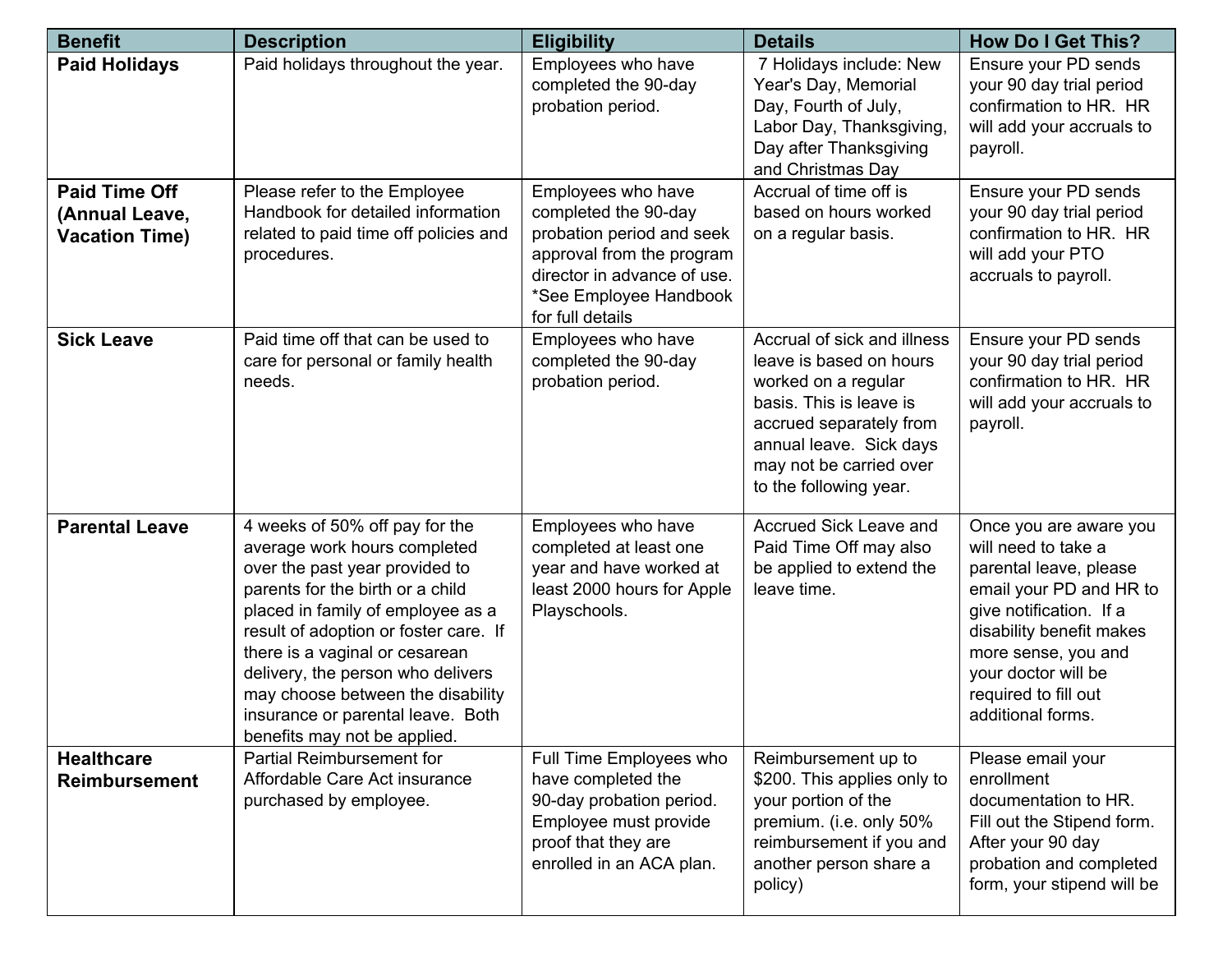|                                                       |                                                                                                                                                   |                                                                                               |                                                                                                                                                                                | applied to your next<br>check.                                                                                                                                                                                                                                                |
|-------------------------------------------------------|---------------------------------------------------------------------------------------------------------------------------------------------------|-----------------------------------------------------------------------------------------------|--------------------------------------------------------------------------------------------------------------------------------------------------------------------------------|-------------------------------------------------------------------------------------------------------------------------------------------------------------------------------------------------------------------------------------------------------------------------------|
| <b>Benefit</b>                                        | <b>Description</b>                                                                                                                                | <b>Eligibility</b>                                                                            | <b>Details</b>                                                                                                                                                                 | <b>How Do I Get This?</b>                                                                                                                                                                                                                                                     |
| <b>Short Term</b><br><b>Disability</b>                | Short Term Disability is an<br>insurance that pays you a portion<br>of your pay after you run out of sick<br>leave.                               | Employees who have<br>worked for at least one<br>year and have worked at<br>least 2000 hours. | Short Term disability is<br>available for a span of<br>weeks to be determined<br>by your doctor and the<br>insurance policy.                                                   | Inform your PD and HR<br>of your medical condition<br>with a doctor's note.<br>When you need the<br>coverage, you and your<br>doctor will fill out forms<br>indicating the time you<br>need off of work. STD<br>typically covers 2-12<br>weeks at 60% of your<br>average pay. |
| <b>Long Term</b><br><b>Disability</b>                 | Long Term Disability pays a portion<br>of your pay once you have run out<br>at both sick time and Short Term<br>Disability.                       | Employees who have<br>worked for at least one<br>year and have worked at<br>least 2000 hours. | Long Term Disability is<br>available for a span of<br>time after short term<br>disability has been<br>completed. Your doctor<br>and the insurance policy<br>will determine it. | Same as Short term<br>disability, but with longer<br>coverage period and<br>possibly different pay<br>rate.                                                                                                                                                                   |
| Life Insurance                                        | Life Insurance provides financial<br>assistance to family members in<br>the untimely death of the<br>employee.                                    | Employees who have<br>completed the 90-day<br>probation period.                               | The insurance offers a<br>\$50,000 benefit and is<br>free to Apple Playschools<br>Employees                                                                                    | This insurance will be<br>applied in the event of<br>your death.                                                                                                                                                                                                              |
| <b>Employee</b><br><b>Assistance</b><br>Program (EAP) | A program that helps employee<br>with personal or work related<br>problems that may impact job<br>performance, health or emotional<br>well-being. | Employees who have<br>completed the 90-day<br>probation period.                               | Employees provided with<br>information in orientation<br>in how to access the<br>services.                                                                                     | To use this service, call<br>877-616-0508. Tell them<br>your employer is Apple<br>Playschools. This<br>service can be used by<br>any immediate family<br>member as well.                                                                                                      |
| <b>Retirement Plan</b>                                | Plan that allows employees to save<br>for retirement.                                                                                             | Employees who have<br>completed the 90-day<br>probation period.                               | Employees who<br>participate will be allowed<br>to deduct funds from<br>paycheck pre-tax to be<br>saved in a retirement<br>account.                                            | To start, you will need to<br>meet with our enrollment<br>specialist and complete a<br>few forms during the<br>open enrollment periods.<br>You will receive snail mail<br>notification; typically Sept<br>1-Oct 30 and again Dec<br>1-Jan 30.                                 |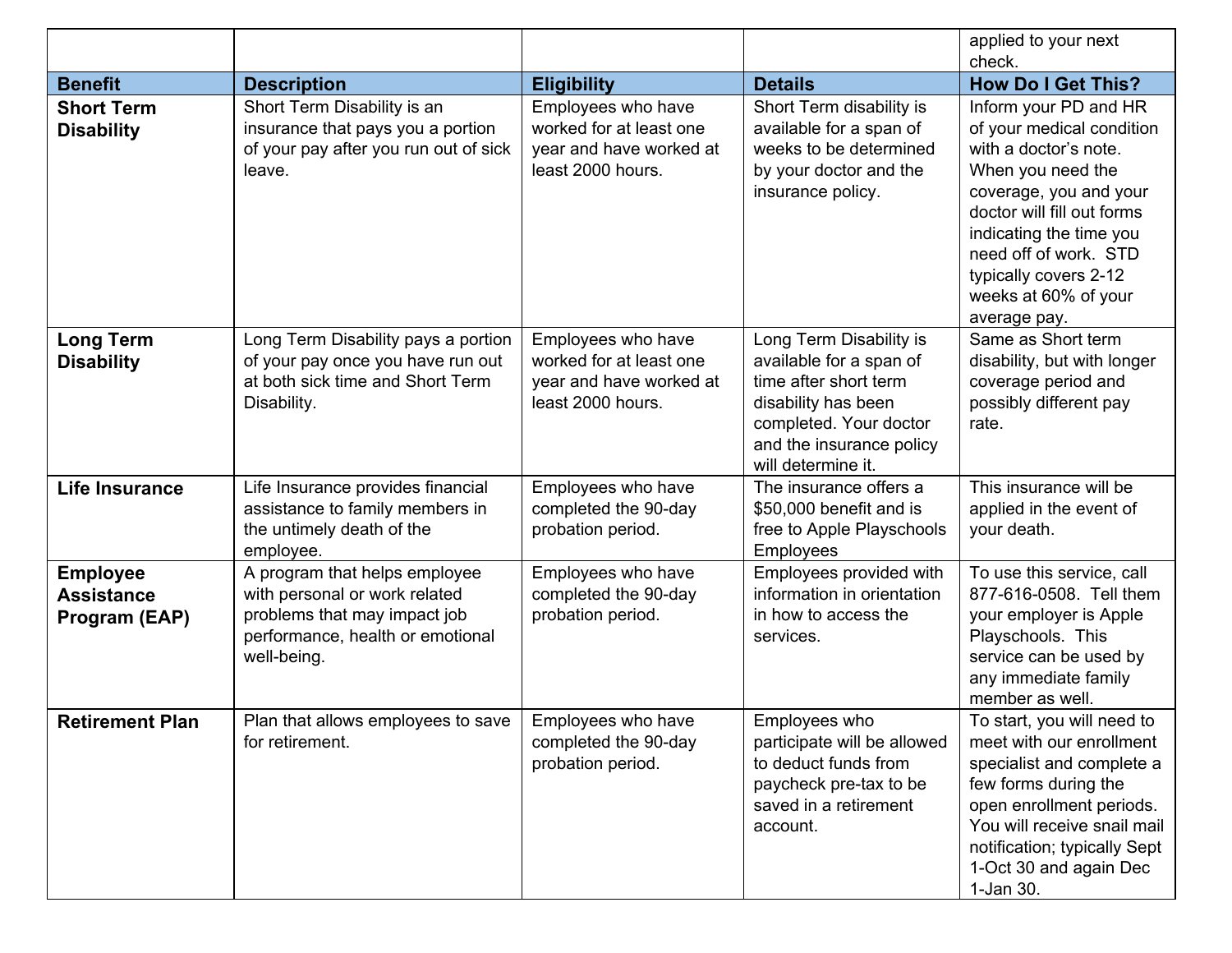| <b>Financial Advising</b><br>and Education                | Apple Playschools will offer<br>financial advising and education<br>through internal and community<br>organizations.                                                                                                                    | Employees who have<br>completed the 90-day<br>probation period.                                                                                             | Employees who<br>participate will be allowed<br>paid time to meet with<br>financial counselors for<br>the purpose of planning<br>sessions.                                                                                                                                       | Meet with the Retirement<br>account advisor, attend<br>financial education<br>seminars. You may also<br>request a 2-3 session<br>individual financial<br>counseling session.                                                                                              |
|-----------------------------------------------------------|-----------------------------------------------------------------------------------------------------------------------------------------------------------------------------------------------------------------------------------------|-------------------------------------------------------------------------------------------------------------------------------------------------------------|----------------------------------------------------------------------------------------------------------------------------------------------------------------------------------------------------------------------------------------------------------------------------------|---------------------------------------------------------------------------------------------------------------------------------------------------------------------------------------------------------------------------------------------------------------------------|
| <b>Short Term Loans</b>                                   | Apple Playschools will offer small<br>short-term loans to be paid back<br>through payroll deductions.                                                                                                                                   | Employees may apply for<br>loans after 6 months of<br>employment.                                                                                           | Employees are expected<br>to honor loan agreement.<br>If the employment ends<br>before the loan is fully<br>paid, employee is<br>responsible for balance of<br>loan.                                                                                                             | Email HR and copy your<br>PD if you are in need of a<br>short term loan. Loans<br>are subject to availability.<br>You may be required to<br>complete budget<br>coaching as a condition<br>of the loan.                                                                    |
| <b>Benefit</b>                                            | <b>Description</b>                                                                                                                                                                                                                      | <b>Eligibility</b>                                                                                                                                          | <b>Details</b>                                                                                                                                                                                                                                                                   | <b>How Do I Get This?</b>                                                                                                                                                                                                                                                 |
| Free Training/<br><b>Training</b><br><b>Reimbursement</b> | Full or partial reimbursement of<br>relevant trainings throughout the<br>year.                                                                                                                                                          | All Employees are eligible<br>for free trainings.<br><b>Training Reimbursement</b><br>is available after 1 year of<br>employment.                           | Reimbursements are<br>based on funds available<br>in the training budget and<br>must be approved in<br>advance. Employees who<br>receive training<br>reimbursement are<br>expected to bring what<br>they have learned back to<br>the Apple Playschools<br>Community and present. | Please email your PD<br>with the specific training<br>you are interested in<br>attending. Approval is<br>contingent upon available<br>funds, your personal<br>employment standing and<br>last performance review,<br>and the applicability to<br>your position and goals. |
| <b>YMCA</b><br><b>Membership</b>                          | Apple Playschools has partnered<br>with the Ann Arbor YMCA to bring<br>you a membership reimbursement,<br>through the Open Arms Program.<br>We believe in making sure all our<br>employees have access to healthy<br>lifestyle options. | Employees who have<br>completed the 90-day<br>probation period must<br>apply to the YMCA Open<br>Arms Program and show<br>proof to receive this<br>benefit. | Apple Playschools will<br>pay the balance of the<br>membership.                                                                                                                                                                                                                  | Download the application,<br>follow the steps and once<br>you get approved, email<br>HR with your<br>determination.<br>www.annarborymca.org/<br>sites/default/files/pdf/ope<br>na                                                                                         |
| <b>Tuition Discount</b>                                   | <b>Reduced Tuition/Sliding Scale</b><br>space in Apple Playschools<br>Program for your own children.                                                                                                                                    | Employees with children<br>up to six years of age may<br>apply. This benefit is                                                                             | <b>Tuition Discount will be</b><br>determined based on<br>family/household income.<br>It is subject to all policies                                                                                                                                                              | To apply, please provide<br>proof of all household<br>income and complete the<br>Sliding Scale application.                                                                                                                                                               |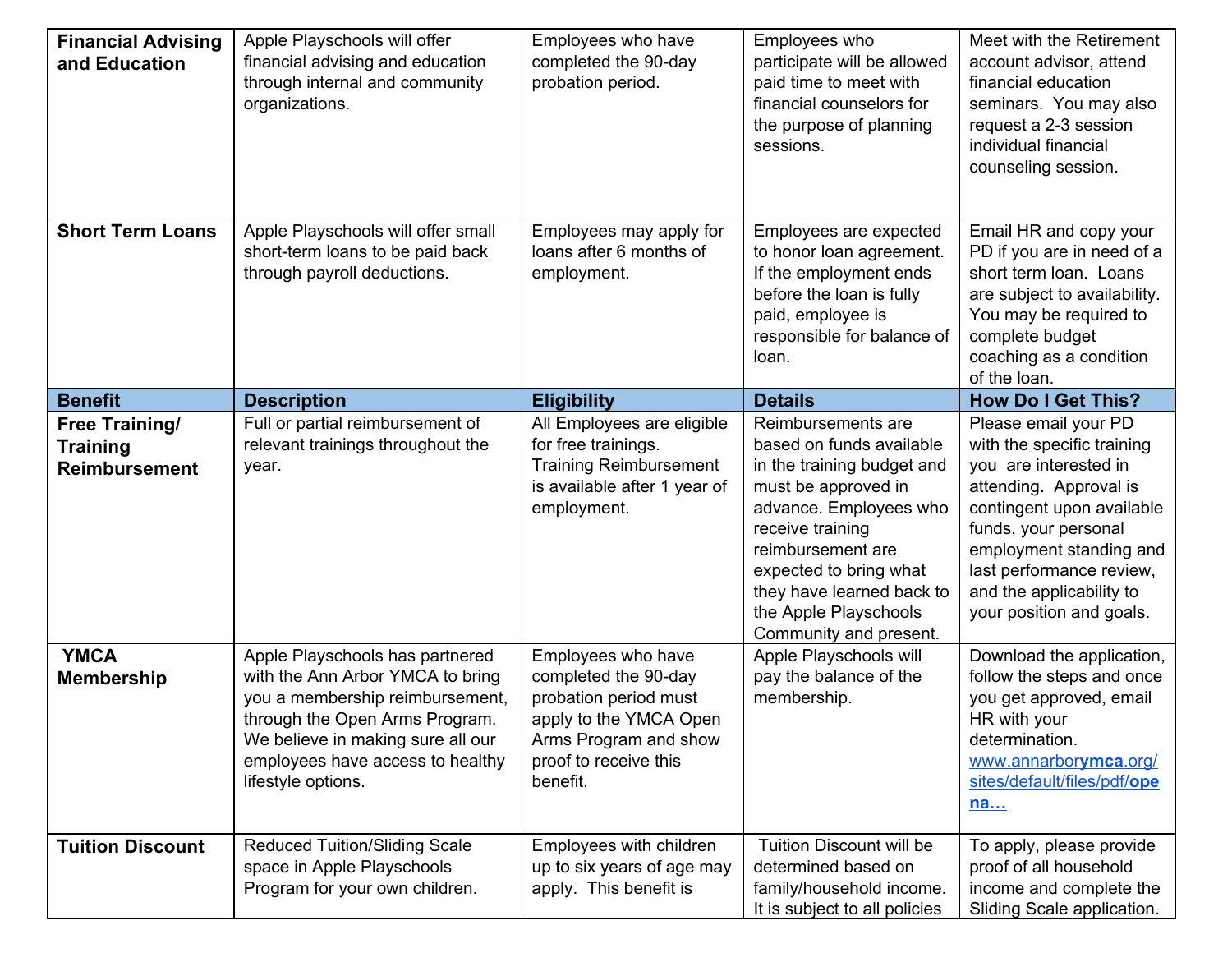|                                                              | The sliding scale rate ranges from<br>50% to 90% off market rate tuition.                                           | subject to availability and<br>may change at any time.                                                                                                                                                                                            | and changes that apply to<br>all clients at Apple<br>Playschools. More policy<br>details and restrictions<br>may be found in the<br>application and Employee<br>Handbook. | This must be renewed<br>every 6 months or when<br>you have changes to your<br>household size or<br>income. Your benefit<br>may be terminated for<br>failing to provide updated<br>information.                                                                         |
|--------------------------------------------------------------|---------------------------------------------------------------------------------------------------------------------|---------------------------------------------------------------------------------------------------------------------------------------------------------------------------------------------------------------------------------------------------|---------------------------------------------------------------------------------------------------------------------------------------------------------------------------|------------------------------------------------------------------------------------------------------------------------------------------------------------------------------------------------------------------------------------------------------------------------|
| <b>School Age</b><br><b>Childcare Subsidy</b>                | Apple Playschools will offer a<br>subsidy to help defer the costs of<br>childcare/camps for school age<br>children. | Employees who have<br>completed the 90-day<br>probation period may<br>apply for this subsidy.<br>You must work the hours<br>your child requires care<br>(i.e. a half day morning<br>teacher would not be<br>eligible for afternoon after<br>care) | You are eligible to<br>receive up to \$100 per<br>child per month. You<br>must provide proof of<br>enrollment/payment of<br>after care.                                   | To apply, please email<br>your proof of aftercare to<br>HR. If your enrollment<br>changes at any point, you<br>must notify HR<br>immediately.                                                                                                                          |
| <b>Weekly Career</b><br>Coaching                             | Weekly Career Coaching will be<br>provided through the one-on-one<br>sessions.                                      | All Employees                                                                                                                                                                                                                                     | Program Manager will<br>schedule sessions with<br>each employee                                                                                                           | One on Ones are<br>embedded in your work<br>schedule. As a recipient<br>of coaching work, you are<br>responsible for your own<br>growth and using your<br>coaching time wisely. the<br>The EAP program is<br>often a much better way<br>to resolve personal<br>issues. |
| <b>Professional</b><br><b>Development</b><br><b>Stipends</b> | Employees will be offered a<br>stipend for intensive study in a<br>particular area.                                 | <b>Primarily Mentor</b><br>Teachers, but other<br>teachers with exemplary<br>performance may apply.<br>Eligible after 6 months of<br>employment with a 2 year<br>future commitment.                                                               | Program Director will<br>approve stipend request.                                                                                                                         | You may discuss a PREP<br>project with your program<br>director. You will write a<br>proposal with associated<br>costs, timelines, and<br>deliverables for approval<br>by PD and ED. Approval<br>contingent upon available<br>funds and satisfactory<br>employment.    |
| <b>Leadership Training</b><br>Program                        | Apple Playschools offers a<br>leadership-training program.                                                          | Employees eligible based<br>on performance<br>evaluations and 1 year of                                                                                                                                                                           | Program Director will<br>approve eligible<br>employees.                                                                                                                   | Discuss the opportunity<br>with your program<br>director.                                                                                                                                                                                                              |